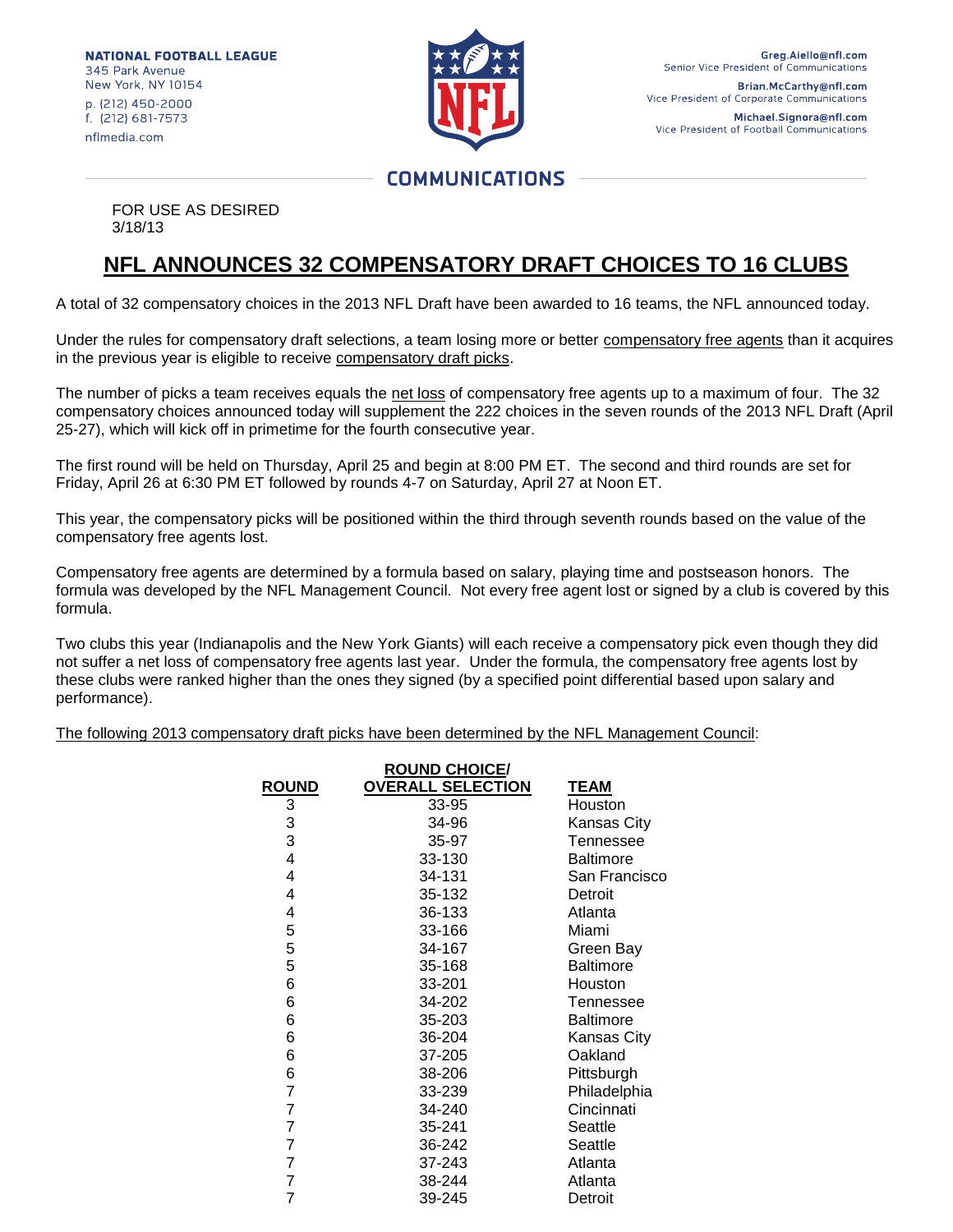| 40-246 | San Francisco          |
|--------|------------------------|
| 41-247 | <b>Baltimore</b>       |
| 42-248 | Tennessee              |
| 43-249 | Atlanta                |
| 44-250 | Miami                  |
| 45-251 | Cincinnati             |
| 46-252 | San Francisco          |
| 47-253 | <b>New York Giants</b> |
| 48-254 | Indianapolis           |
|        |                        |

Following are the compensatory free agents lost and signed last year by the clubs that will receive compensatory picks in the 2013 NFL Draft:

| <b>ATLANTA</b>         | Lost:   | Kelvin Hayden, Curtis Lofton, James Sanders, Eric Weems                                      |  |
|------------------------|---------|----------------------------------------------------------------------------------------------|--|
|                        | Signed: | None                                                                                         |  |
|                        |         |                                                                                              |  |
| <b>BALTIMORE</b>       | Lost:   | Ben Grubbs, Jarret Johnson, Brandon McKinney, Haruki Nakamura, Cory                          |  |
|                        |         | Redding, Tom Zbikowski                                                                       |  |
|                        | Signed: | Sean Considine, Corey Graham                                                                 |  |
|                        |         |                                                                                              |  |
| <b>CINCINNATI</b>      | Lost:   | Andre Caldwell, Nate Livings, Mike McGlynn, Frostee Rucker, Jerome Simpson                   |  |
|                        | Signed: | Jason Allen, Jamaal Anderson, BenJarvus Green-Ellis                                          |  |
|                        |         |                                                                                              |  |
| <b>DETROIT</b>         | Lost:   | Drew Stanton, Eric Wright                                                                    |  |
|                        | Signed: | None                                                                                         |  |
|                        |         |                                                                                              |  |
| <b>GREEN BAY</b>       | Lost:   | Matt Flynn, Scott Wells                                                                      |  |
|                        | Signed: | Jeff Saturday                                                                                |  |
|                        |         |                                                                                              |  |
| <b>HOUSTON</b>         | Lost:   | Jason Allen, Mike Brisiel, Joel Dreessen, Mario Williams                                     |  |
|                        | Signed: | Bradie James, Donnie Jones                                                                   |  |
|                        |         |                                                                                              |  |
| <b>INDIANAPOLIS</b>    | Lost:   | Jamaal Anderson, Pierre Garcon, Dan Orlovsky, Jeff Saturday, Jacob Tamme,                    |  |
|                        | Signed: | Philip Wheeler<br>Mike McGlynn, Brandon McKinney, Cory Redding, Samson Satele, Drew Stanton, |  |
|                        |         | Tom Zbikowski                                                                                |  |
|                        |         |                                                                                              |  |
| <b>KANSAS CITY</b>     | Lost:   | Brandon Carr, Le'Ron McClain, Kyle Orton, Barry Richardson                                   |  |
|                        | Signed: | Peyton Hillis, Brady Quinn                                                                   |  |
|                        |         |                                                                                              |  |
| <b>MIAMI</b>           | Lost:   | Will Allen, Chad Henne, Kendall Langford                                                     |  |
|                        | Signed: | <b>Richard Marshall</b>                                                                      |  |
|                        |         |                                                                                              |  |
| <b>NEW YORK GIANTS</b> | Lost:   | Mario Manningham, Aaron Ross, David Tollefson                                                |  |
|                        | Signed: | Martellus Bennett, Sean Locklear, Shaun Rogers                                               |  |
|                        |         |                                                                                              |  |
| <b>OAKLAND</b>         | Lost:   | Michael Bush, Jason Campbell, Samson Satele, Trevor Scott                                    |  |
|                        | Signed: | Mike Brisiel, David Tollefson, Philip Wheeler                                                |  |
|                        |         |                                                                                              |  |
| <b>PHILADELPHIA</b>    | Lost:   | Juqua Parker, Steve Smith                                                                    |  |
|                        | Signed: | Demetress Bell                                                                               |  |
|                        |         |                                                                                              |  |
| <b>PITTSBURGH</b>      | Lost:   | William Gay                                                                                  |  |
|                        | Signed: | None                                                                                         |  |
|                        |         |                                                                                              |  |
| <b>SAN FRANCISCO</b>   | Lost:   | Blake Costanzo, Joshua Morgan, Madieu Williams                                               |  |
|                        | Signed: | Mario Manningham                                                                             |  |
|                        |         |                                                                                              |  |
| <b>SEATTLE</b>         | Lost:   | Atari Bigby, John Carlson, David Hawthorne, Charlie Whitehurst                               |  |
|                        | Signed: | Matt Flynn, Jason Jones                                                                      |  |
| <b>TENNESSEE</b>       | Lost:   | Cortland Finnegan, William Hayes, Jason Jones                                                |  |
|                        | Signed: | None                                                                                         |  |
|                        |         |                                                                                              |  |